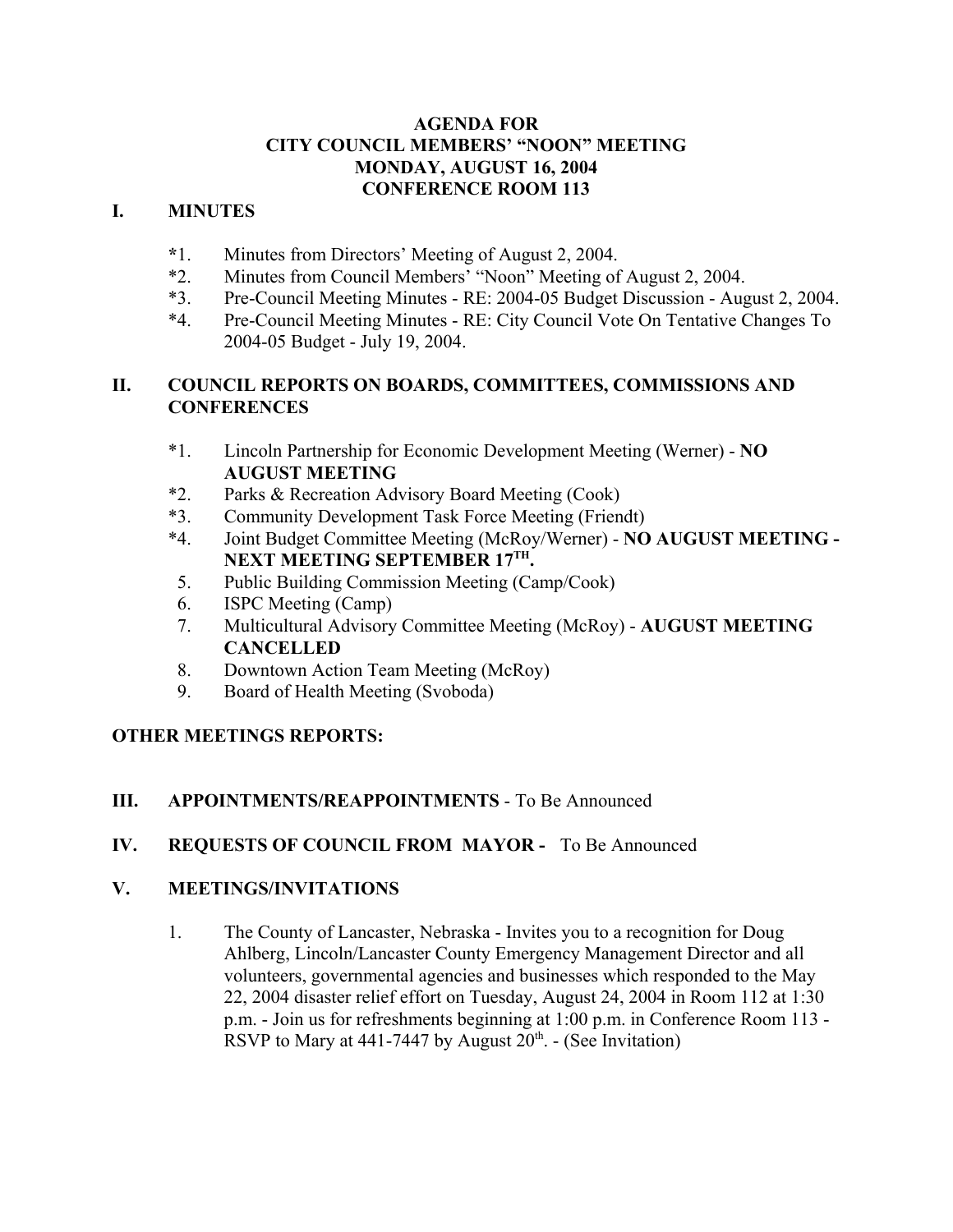- 2. Updowntowners Membership Luncheon on Thursday, August 19, 2004 from 11:45 a.m. to 1:00 p.m. at Windsor Stables, 1024 "L" Street - Cost \$15.00 - RSVP to Rachel Svoboda at 434-6507 by Aug.  $17<sup>th</sup>$ -No shows will be charged - (See Invitation)
- 3. Girl Scouts-Homestead Council invites you to visit us five years after the dedication of Kimmel Lodge on September 12, 1999. Join us at CATRON - Camp and Retreat Center on Sunday, September 12, 2004 from 2:00 p.m. to 5:00 p.m., Short Program at 3:00 p.m. - (Save The Date! Card)
- 4. North 14th Street Public Information Open House Preliminary Design Nearing Completion For Roadway Improvements - on Tuesday, August 17, 2004 from 5:30 p.m. to 7:30 p.m. at Goodrich Middle School, 4600 Lewis Avenue - Formal presentations will run at 5:45 p.m. and 6:45 p.m. - (See Invitation)
- 5. Lower Platte River Corridor Alliance (LPRCA) Meeting on Tuesday, August 17, 2004 at 9:30 a.m. at the Papio-Missouri River Natural Resources District in Omaha, 8901 S. 154<sup>th</sup> Street (located at the Chalco Hills Recreation Area-take Sapp Bros exit on I-80) - (See Invitation)
- 6. E-Mail Invitation Town Hall Meeting #2, September 7, 2004 at The Loft At The Mill from 4:00 p.m. to 6:00 p.m. - Please come and join in the discussion and review - (See Invitation from Josh Berger)
- 7. Informational Meeting Beal Slough Streambank Stabilization on Tuesday, August 17, 2004 at 6:00 p.m. at Bess Dodson Walt Branch Library, 6701 South 14<sup>th</sup> Street - (See Invitation)
- 8. Madonna Rehabilitation Hospital Board of Directors invites you to attend the  $10<sup>th</sup>$ Annual Chairman's Goal Awards Luncheon on Wednesday, September 15, 2004 from Noon to 1:30 p.m. at Embassy Suites Hotel, Regents Ballroom, 1040 "P" Street - Cost  $$25.00$  - RSVP by Sept.  $7<sup>th</sup>$  using the enclosed card - (See Invitation)
- 9. Community Services Fund and its member agencies invite you to experience ..... Zoo-Fari on Thursday, September 9, 2004 (rain or shine) from 5:30 p.m. to 7:30 p.m. at Folsom Children's Zoo & Botanical Gardens,  $27<sup>th</sup>$  & "B" Streets - Cost is FREE - RSVP by Sept.  $2<sup>nd</sup>$  - (See Invitation)
- 10. Community Alternatives Nebraska Adult Day Service Open House on Wednesday, August 25, 2004 from 9:00 a.m. to 11:00 a.m. - at 4827 Pioneers Blvd., Suite C (in the back) - (See Invitation)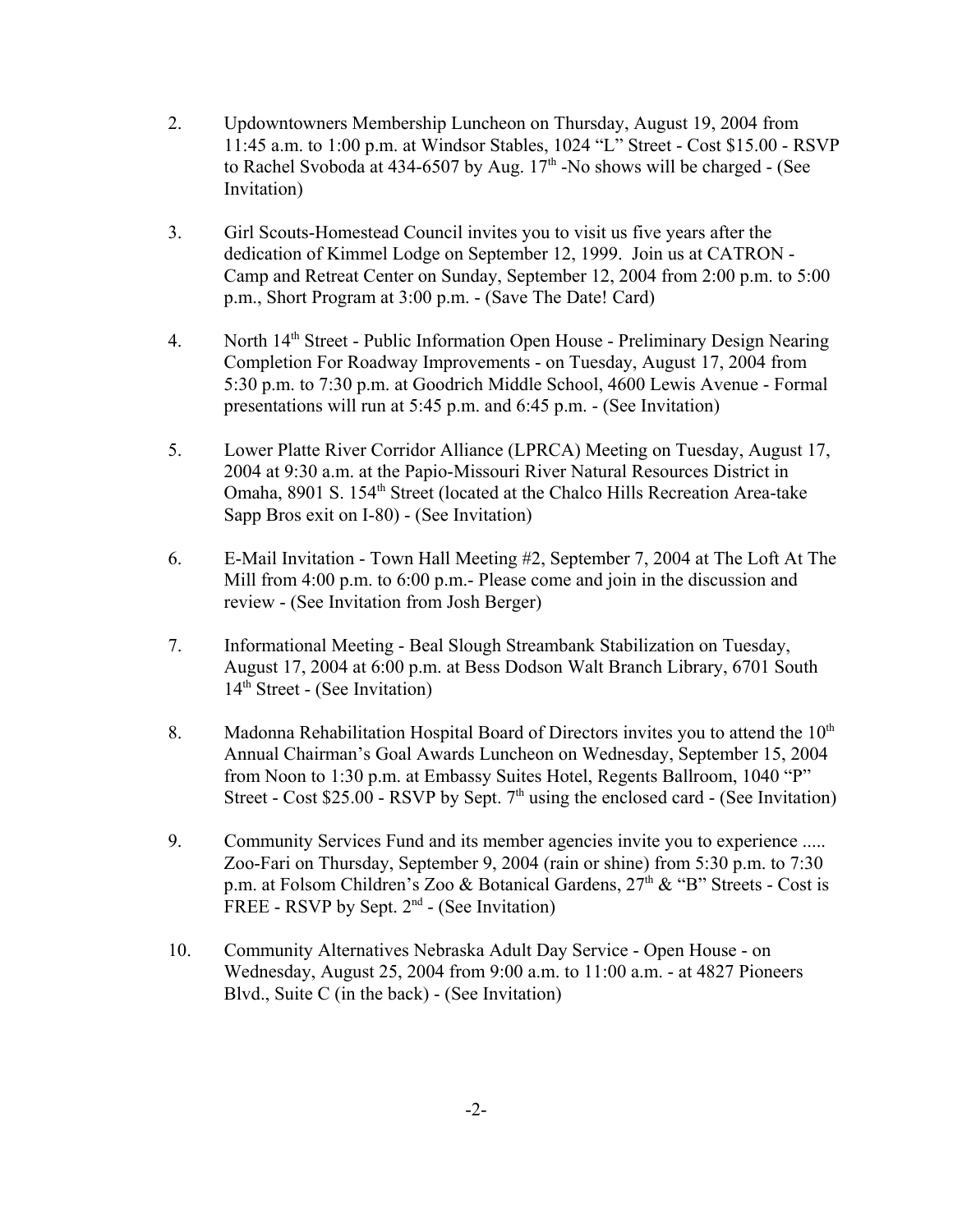11. Teamwork - Nebraska Power Association 2004 Annual Conference - September 28-29, 2004 - Hastings Holiday Inn & Convention Center, 2205 Osborne Drive East - Hastings, Nebraska -Need to RSVP - (See Attached Brochure for more details)

#### **VI. MISCELLANEOUS -**

\*1. Council Appointments - There are Four Boards/Committee Terms of Council Members that will expire in August. (See the attached sheet for Committees  $\&$ Members whose terms will be expiring). Please nominate re-placements for these positions so the Appointment Resolution Process can begin.

#### **VII. CITY COUNCIL MEMBERS**

#### **VIII. ADJOURNMENT**

#### **\*HELD OVER FROM AUGUST 9, 2004.**

ca081604/tjg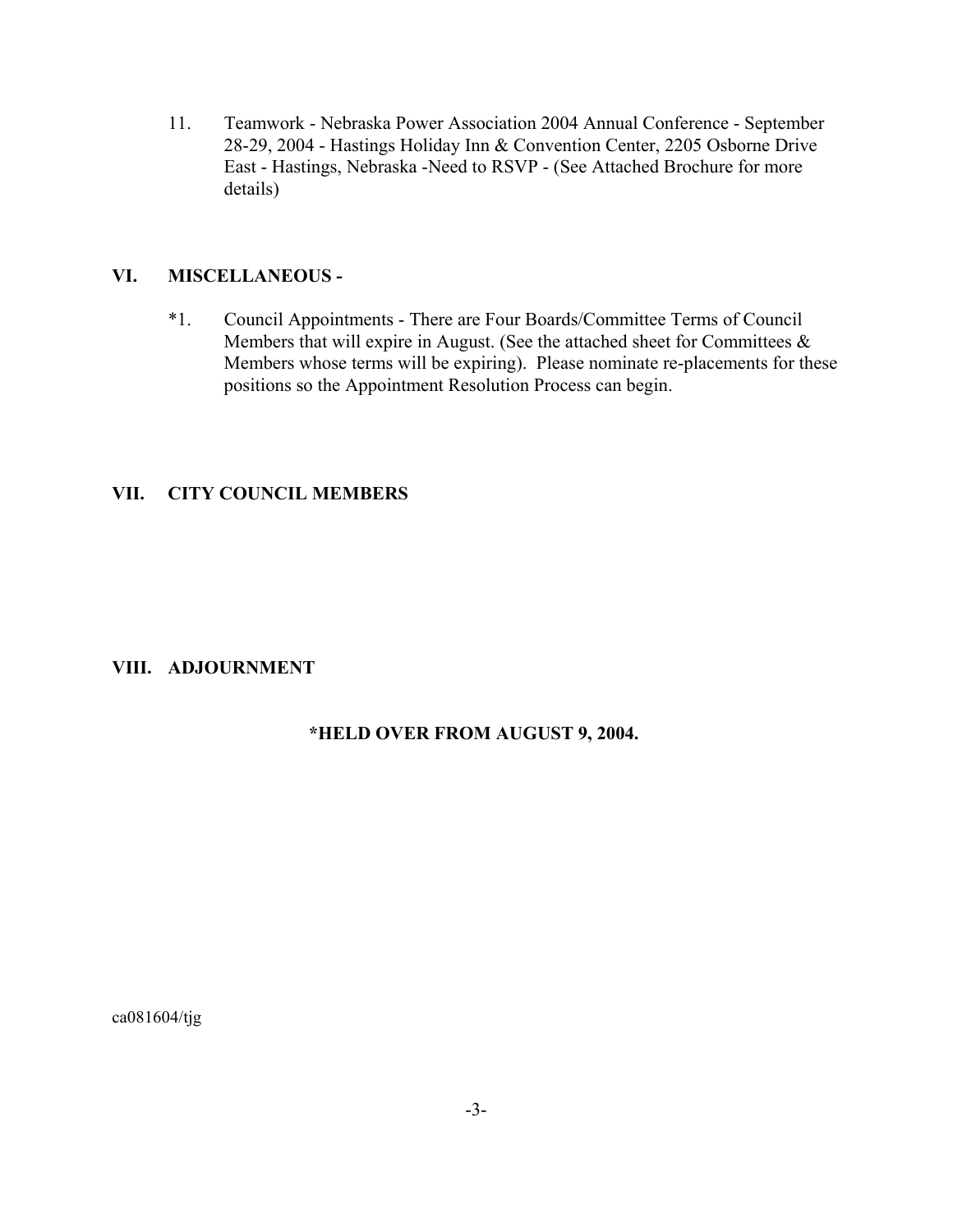# **MINUTES CITY COUNCIL MEMBERS' "NOON" MEETING MONDAY, AUGUST 16, 2004** *CONFERENCE ROOM 113*

*Council Members Present:* Ken Svoboda, Vice-Chair; Jon Camp, Jonathan Cook, Glenn Friendt, Annette McRoy, Patte Newman; ABSENT: Terry Werner, Chair

*Others Present:* Mark Bowen, Ann Harrell, Mayor's Office; Dana Roper, City Attorney; Joan Ray, Council Secretary; Joan Ross, City Clerk attended for brief period; Darrell Podany, Aide to Council Members Camp, Friendt and Svoboda; Nate Jenkins, Lincoln *Journal Star* representative

# **I MINUTES**

- **\***1. Minutes from Directors' Meeting of August 2, 2004.
- \*2. Minutes from Council Members' "Noon" Meeting of August 2, 2004.
- \*3. Pre-Council Meeting Minutes RE: 2004-05 Budget Discussion August 2, 2004.
- \*4. Pre-Council Meeting Minutes RE: City Council Vote On Tentative Changes To 2004-05 Budget - July 19, 2004.

In the absence of Council Chair Terry Werner, Vice-Chair Ken Svoboda presided at the Council Members' "Noon" Meeting. Mr. Svoboda requested a motion to approve the above-listed minutes. Patte Newman moved approval of the minutes as presented. Jonathan Cook seconded the motion which carried by unanimous consent of the Council Members present.

# **II. COUNCIL REPORTS ON BOARDS, COMMITTEES, COMMISSIONS AND CONFERENCES -**

# 1. LINCOLN PARTNERSHIP FOR ECONOMIC DEVELOPMENT (Werner) - **NO AUGUST MEETING**

\*2. PARKS & RECREATION ADVISORY BOARD (Cook) Mr. Cook reported that he had come under some heat at the meeting due to some of the changes that have been made in the City Budget. However, since most of those budget issues have been resolved in the final budget, most of the concerns have been addressed. He commented that, obviously, we have some tough budgets ahead for Parks as we do for Roads with the Antelope Valley project. We'll have to figure out how we'll deal with that in future years.

The YMCA Board Joint Recreation Planning Report was discussed. [Mr. Cook had copies of the report for Council Members if anyone wished to see them. He learned that the Council had already received copies at the 7:30 **A.M**. Joint LPS/City/County Meeting held August  $2^{nd}$  - which Mr. Cook had not attended. Mr. Cook observed, then, that he had received his update at a more acceptable time].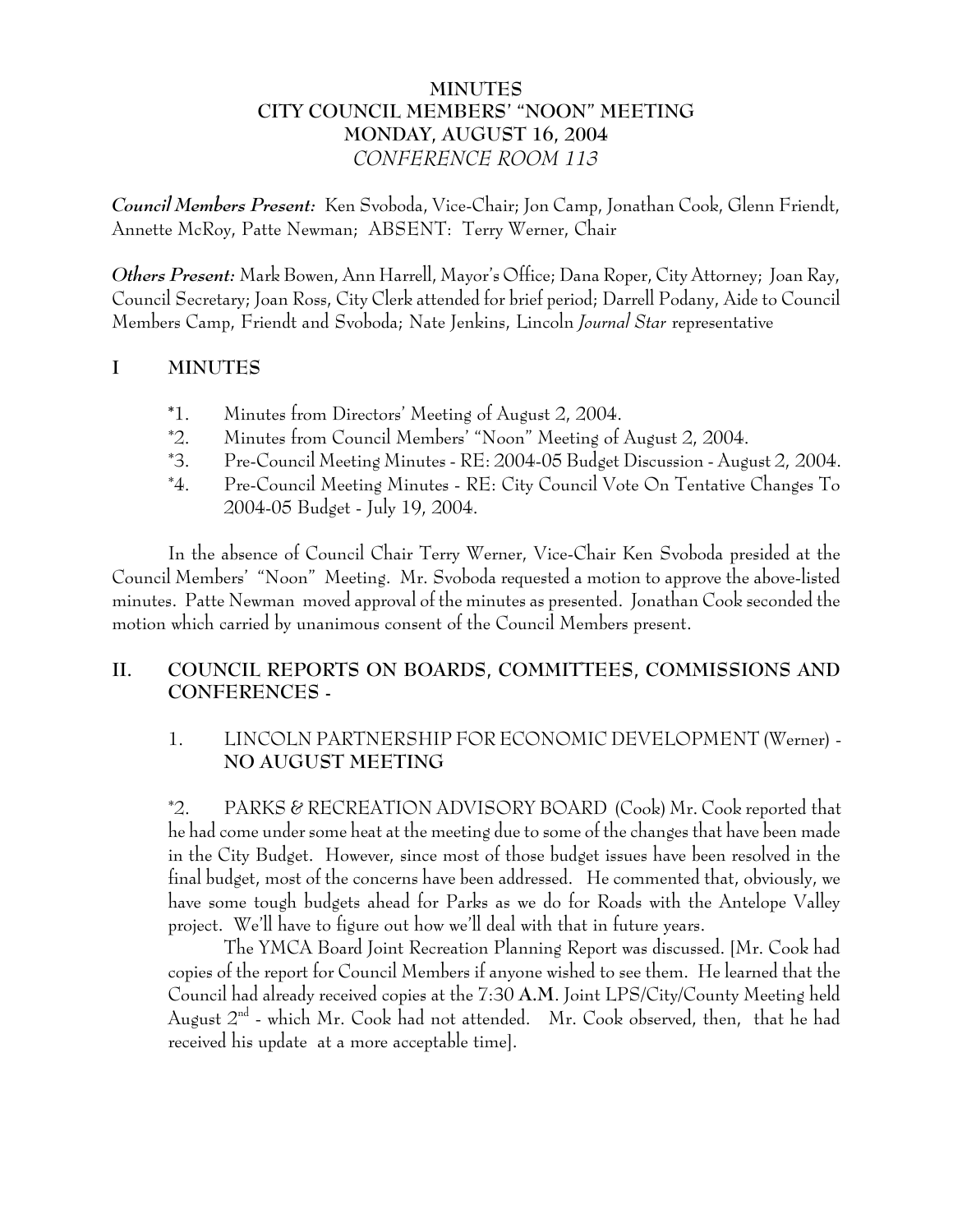Mr. Cook continued his report, noting that the regular Board Agenda had been addressed as well. Under this portion of the meeting, the Golf Committee Report's over-all assessment is that "Life is Good". The Rounds and Revenue were up 5%. There have been no alcohol violations because of the City Council's allowing alcohol on the courses. There had been no problem with the water bottles being removed.

The "Bump and Lump" sculpture is being moved to the north end of the Centennial Mall where the fountain has been filled in. - in front of the Historical Society area. The current location of "Lump & Bump" will become a Government Square Park. They will be putting in sidewalks in an "X" fashion and in the center of that tiny park will be a little water feature that is supposed to be reminiscent of the artesian well that was once there This is the 125<sup>th</sup> Anniversary of Old City Hall. The park plan looks neat and Mr. Cook thought there would be an opportunity for that to be unveiled later at the Anniversary celebration of Old City Hall.

Mr. Cook further reported that they had accepted the Near South Park. The actual change-over of the deed was accomplished this week-end. The last item was concerning an educational foundation that had wanted to acquire all of the Parks architectural remnants such as capitals from columns, etc. We denied that, choosing to keep those in the Parks system and catalogue them. Mr. Cook felt this was probably an appropriate decision - many of these things are really of great historic value. We're going to be doing some more research on them.

Ms. McRoy asked if the Parks & Rec Board didn't handle the art donations that are intended to be displayed on public space. Mr. Cook answered that they do. Ms. McRoy asked if they had approved the art piece currently under consideration by the Council. Mr. Cook explained that that particular object would not be displayed in Parks land - so they don't necessarily approve all art work donations, but only those to be displayed on Park land. He asked where the current art piece was going to be placed? It was noted that it would be placed on the northeast corner of  $12^{th}$  and "P" Street. Mr. Cook explained that the PRAB did not vote on that particular piece of art because its placement was not on Park land.

- \*3. COMMUNITY DEVELOPMENT TASK FORCE (Friendt) Mr. Friendt was unable to attend.
- \*4. JOINT BUDGET COMMITTEE (McRoy/Werner) **NO AUGUST MEETING - NEXT MEETING SEPTEMBER 17TH.** *Ms. McRoy commented that the only thing that is in on-going discussion is `Family Services'.*

5. PUBLIC BUILDING COMMISSION (Camp/Cook) Mr. Cook reported that they had held the public hearing on the budget - exciting, as always. He believed that no one had shown up for it. So, the regular agenda was addressed at the meeting. The Health Department expansion was discussed with the notation that it was "on budget" - so far.

The Council Monitor Update: They chose to go ahead with the preferred "big monitor". There had been some complaints about the small monitors being in front of people's [line of vision]. There will be one small monitor to replace the large one out front for the ELMO presentations. It has as much screen space as the bigger monitor and we can see over it more easily - so that will be nice. Initially, we'll put these end monitors on carts so we can shift them around and see where they're most effective for us.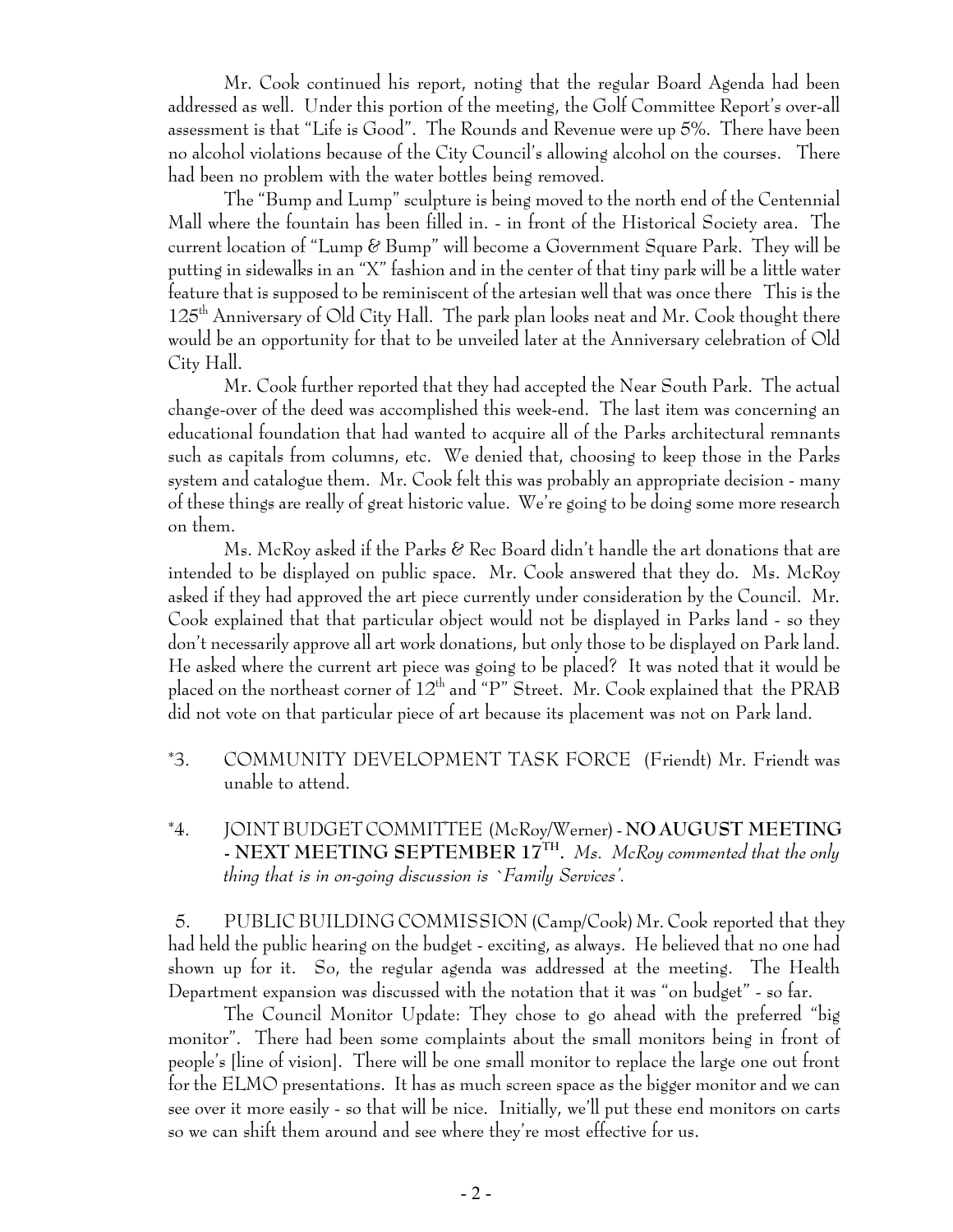The Parking Update: The gates will go on-line the Tuesday after Labor Day - September 7<sup>th</sup>. Mr. Cook noted that Council Members will be able to get an automatic vehicle ID system. The cards that we have don't work with the big sensor. They would have to be pulled out of your wallet or you'd have to actually hold your wallet up to the sensor. If you actually want to go through (slowly) without stopping, you would need to get "the thing" for your dash board. We're not sure how flexible it is, but those things cost \$25.00 apiece. Mr. Cook stated that Mr. Camp had brought up the good suggestion of making people pay a deposit, because these can all be re-used. So, with a \$30.00 deposit for those and a \$10.00 deposit for the I.D. cards....then you can have as many as you want, so if you have multiple numbers of cars, nobody will worry about whether you have a vehicle ID permit. Mr. Cook didn't know who would be coming to us about that, but he thought each Council Member currently has a card that will allow entry, but he didn't know when they would be updated on the automated access devices.

Mr. Cook reported that Larry Hudkins was re-elected Chair; and Linda Wilson - Vice-Chair. He noted that the insurance coverage needs to be revised. We gave a go-ahead after the "K" Street flood revealed that we had some strange over-lapping of City and County insurance coverage which needed to be coordinated better in order to make it clear who covers what buildings. So, that's being checked into.

He reported that Steve Beal of the Health Department had come in to give a presentation on the Automatic External Defibrillator (AED) project. Two have been donated to the City; one for the Hall of Justice and one for the County/City Building. The Lied Center already has one. The concern is, as Dana explained, that the Good Samaritan Law was passed some time ago. A more recent law was passed for AEDs which says only trained personnel can use them. That means, basically, that if someone un-trained uses them and someone dies, they really may be liable. So, we're going to put this in a spot where it is not too readily accessible by the public, but people in this building would know where it is and then we'll have people who are trained to operate the machine in the building. That would be the only way we could use them at this time. We're hoping that, at some point, State Law will be changed to allow the Good Samaritan Law to cover these, because - apparently, they are fairly fool-proof in comparison to alot of other things people try to do.

Mr. Cook noted that it had been pointed out that there are lawsuits in other states where places didn't have AEDs in place; and the lawsuits were successful against locations where it was felt the AEDs *should* be in place and they didn't have them - an indication that either way you go, you're at risk. So, it seems we should accept these, but just be careful about who can use them.

Mr. Camp added that they had, essentially, decided to put them in semi-restricted places. Mr. Roper stated that that was correct, because the AED is not the end of the resuscitation effort. Once the person has been defibrillated, then some sort of resuscitation efforts must be continued. That is why, specifically, the Good Samaritan Laws for AEDs say you have to be trained, or certified to do this - because the AED use is only the beginning of the process. That's why we need to be careful, because if we put them everywhere and make them available for anyone to use, the City would get sued for having them there for untrained personnel.

Mr. Cook asked if Joan Anderson from the Lancaster County Medical Society hadn't said that all people who are trained in CPR today will also get training in the use of AEDs as well. Mr. Roper commented that she had and had also stated that they will maintain these machines. We have to follow-up with that and get it clarified and in writing. The discussions revealed that there are many legal ramifications with the use of the AEDs.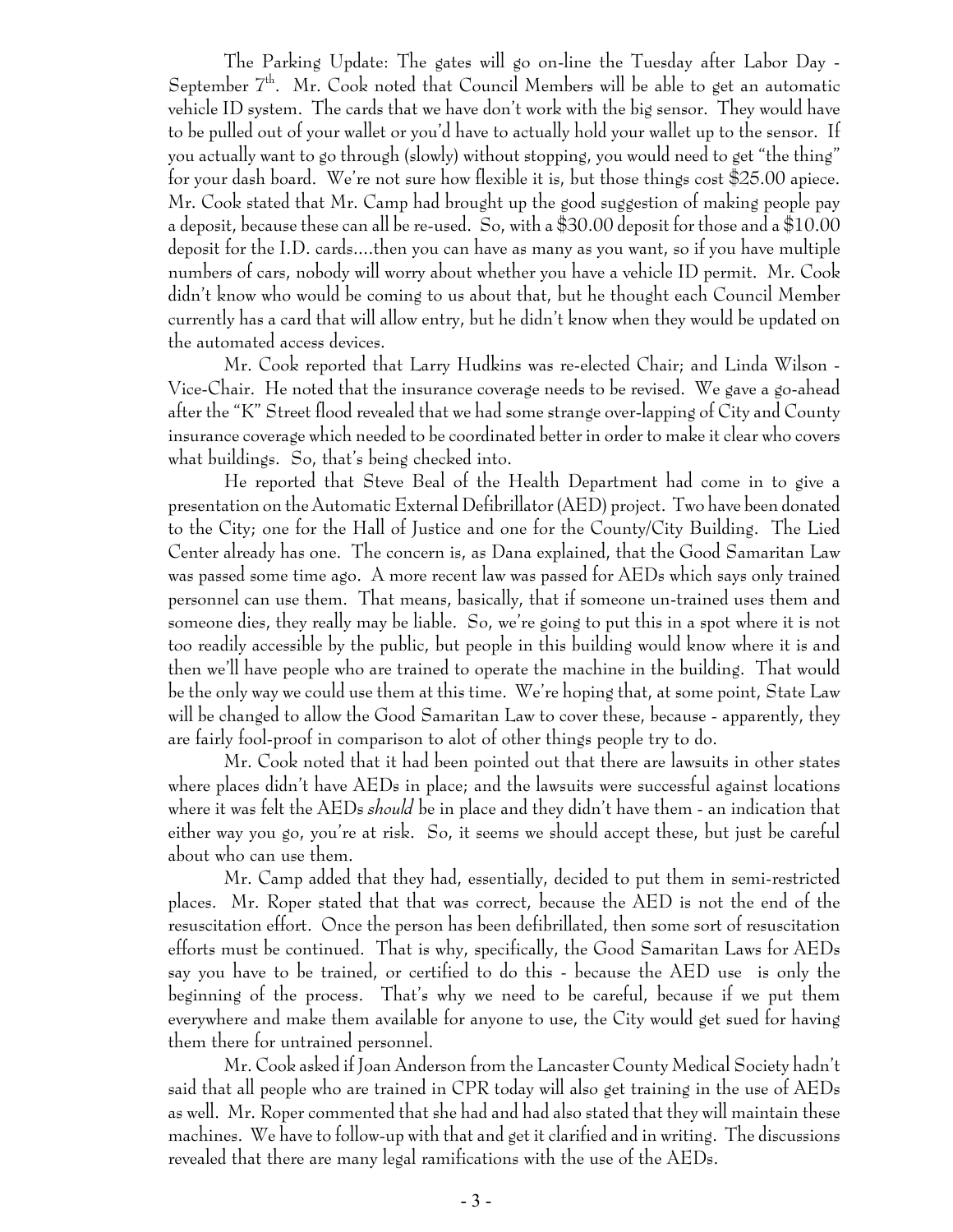6. ISPC(Camp) Mr. Camp did attend this meeting. He noted that it is interesting to visit with Doug Thomas and Staff. Doug is always so precise, and with all the long agendas and all the projects they're working on - it's a good thing. The next meeting will be held at I.S. so we can see the renovations paid for by the PBC.

We reviewed alot of the projects they're working on and the status of those projects. They're connecting various City facilities with fiber optics. Doug was thankful that they hadn't had any other budget cuts.

### 7. MULTICULTURAL ADVISORY COMMITTEE (McRoy) - **AUGUST MEETING CANCELLED**

8. DOWNTOWN ACTION TEAM (McRoy) Ms. McRoy stated that most of the Council Members know about the process. She reported that the meeting had been well attended with about 300 people there. There was a presentation by the consultants on all three divisions. We're moving forward. She noted that all the Council Members should have received an e-mail from Kent Morgan regarding the State [inaudible] Survey for each of us to fill out which will then be sent to the Downtown Action Team.

Mr. Camp stated that one of the surprising things he noted from the exit interviews they had completed was that on parking issues - the parking itself wasn't an issue, but the perception of parking was the problem. People are starting to say that we just need to learn that in retail areas parking will not be "front door" parking. Mr. Cook asked if parking continues to be an issue because of the *perception* problem, is there any talk of advertising more? He asked if there had possibly been some discussion in this regard already?

Mr. Camp commented that during the committee brain-storming session, it was noted that people from out-state, where space is limitless, have expectations of parking right at the front door....no matter where you go in the country that is an issue...the perception of people that they should have parking right at the entrance to their destination site. They were also talking about parking garages not being friendly - without the first floor retail space.

Ms. Harrell commented that the parking study that had just been initiated was a good example of the complicated aspects of parking. This is primarily a land use project- so when you talk about how do we market our parking and how do we manage that aspect of it....that is going to come more from this parking study. This latest study is more related to management and over-seeing the systems and how they might be marketed. We may see recommendations on how to make the garages as "friendly" as possible.

Discussion continued briefly with the notation that it would be interesting to see what options are brought forward. The Downtown Shuttle was also discussed briefly with mention of cooperation with the University in student transport and the transport of residents living in the areas near the Capitol Building.

Ms. McRoy added a side-note about the tour of downtown Lincoln that the consultants had taken a few days prior to the meeting. They had noted that some of the buildings in the area were just blank sheets of concrete with old-fashioned reflective windows. It was interesting to hear their take on some of the downtown buildings that were not pedestrian friendly or were just poorly designed.

Mr. Camp added that the window treatments, which are energy efficient, may be unfriendly to pedestrian traffic and aesthetically unpleasing.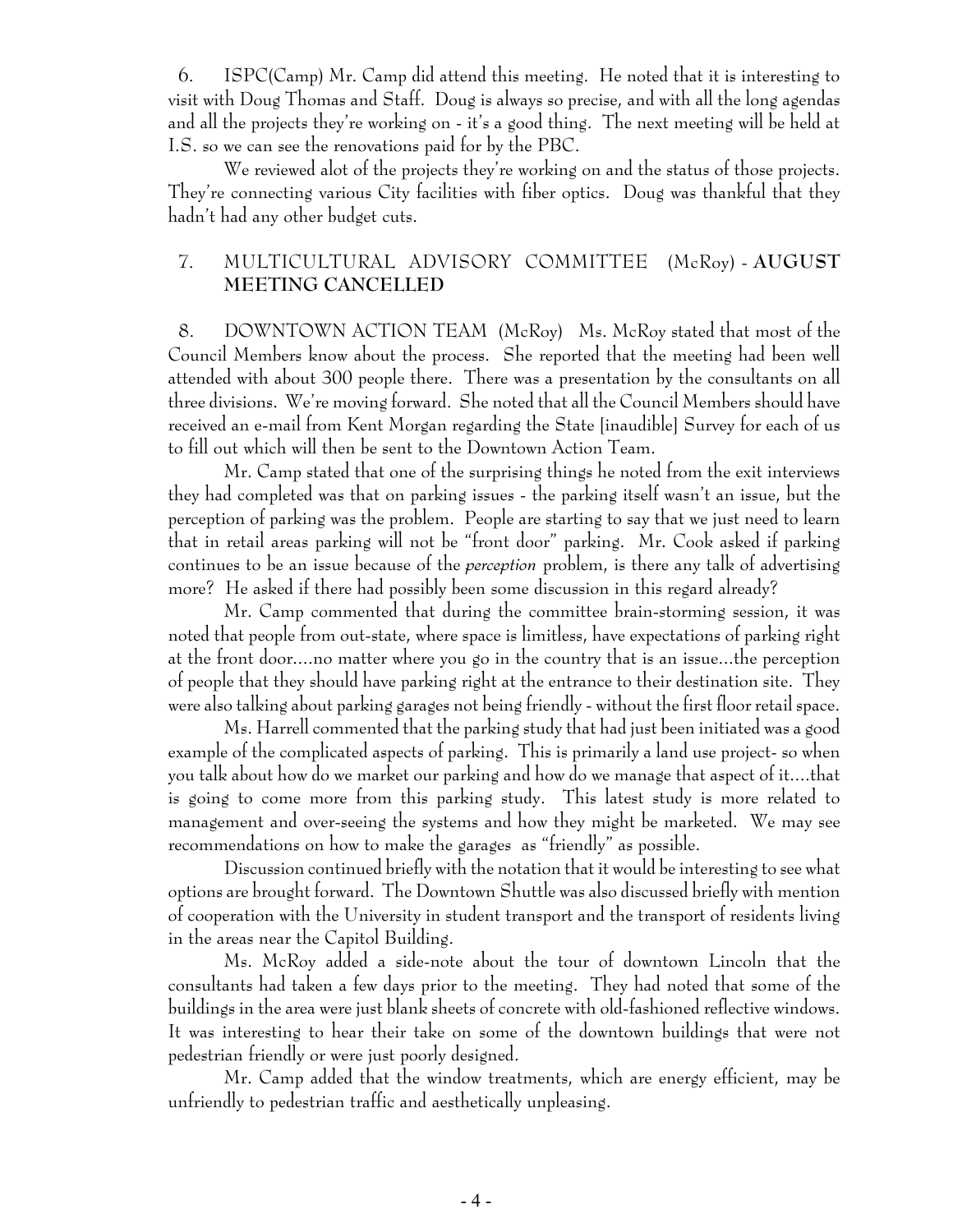9. BOARD OF HEALTH (Svoboda) Mr. Svoboda reported that they had heard several reports, including the Mayor's Task Force on Health Care for the Homeless. We talked about the environmental public health issues. We basically got the same report on the West Nile Virus that Mr. Dart had given just a couple of minutes ago at the Director's Meeting.

 OTHER MEETINGS - Ms. McRoy asked if anyone had attended the Chamber's meeting where they released the report on the Convention Center last Tuesday? Mr. Camp reported that he had attended. He reported that basically, it's still preliminary. They had not made recommendations *per se* - they're still looking at the sites and traffic impacts.

#### **III. APPOINTMENTS/REAPPOINTMENTS -** None

### **IV. REQUESTS OF COUNCIL FROM MAYOR** - None

**V. MEETINGS/INVITATIONS** - Noted Without Significant Comment

### **VI. MISCELLANEOUS -**

\*1. Council Appointments - There are Four Boards/Committee Terms of Council Members that will expire in August. Please nominate replacements for these positions so the Appointment Resolution Process can begin. **-** Council Members determined that the current members of the various committees whose terms would be expiring in August would continue in their roles of Council representatives on these Boards and Committees:

RTSD - Glenn Friendt, Jonathan Cook, Ken Svoboda

PBC - Jonathan Cook

JBC - Annette McRoy

Utility Billing Check-Off Program Board (Lincoln Cares) - Terry Werner

 Resolution requests for reappointment will be forwarded to the City Clerk for placement on Council's formal agenda.

Mr. Cook remarked that he would like to add a few words about the new chairs. He noted that they had arrived, but there was some question about whether or not they should be signed for on delivery, because there were a lot of defects....fabric that was frayed and torn, indentations in the arms - brand new chairs. So, the shipping papers were signed with the notation that they were received, but not necessarily accepted. The fabric isn't the same as the chairs in Room 113 - the color is different; the seat angles are different. Where these [chairs in Room 113] are perfectly comfortable, and,even though those looked the same, looked like the same design, with the same manufacturer....the new chairs are definitely built a little differently. Mr. Cook surmised that they must have out-sourced the manufacturing of these in the last few years. There is a chair in the County Board Office for Council Members ' inspection.

He noted that this was just a disappointment. We thought we were making a safe decision, because we were used to these chairs - but that's not what we got, so... Mr. Cook had talked to Don Killeen and he had indicated that he'd received other negative feed-back from people. So the saga of `the chair' may not be over. This is just an FYI report - no action required.

Discussion continued briefly with no further determination being made.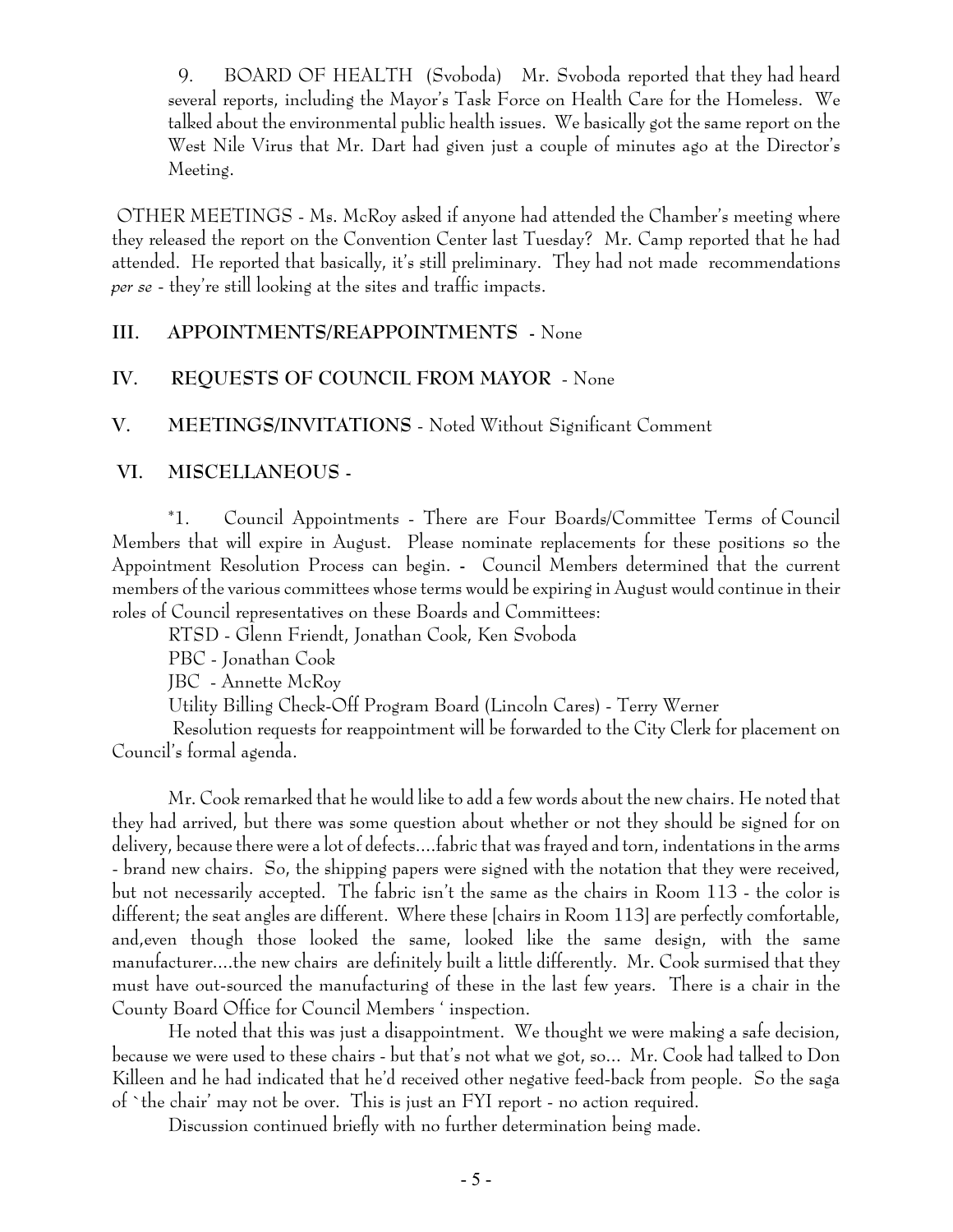Council, at this point, continued further discussion on the smoking resolution which had been brought forward at the Directors' Meeting earlier this morning. Mr. Svoboda stated that he was comfortable with the ballot language on the issue, though, he noted, others obviously don't feel that way.

Ms. Newman asked if Mr. Roper had heard from anyone else on this ballot language. She stated that when shown the language several different individuals didn't get it. She hoped that people would understand exactly what they're dealing with on the ballot.

Mr. Roper commented that the democratic system was premised on an educated electorate. The details of consequences are not laid out in the ballot language. We don't put "consequences" on any of our ballot issues. It was agreed after discussion that the media [and the Journal Star's "Voters Guide" always does an exemplary job of putting the issues before the public in a factual, unbiased format] would educate the voter on the consequences of the votes. Council's duty at this point was to put the issue on the ballot. The general consensus of the Council Members was that they were comfortable with the wording as it stood and they would approve it.

#### **VII. COUNCIL MEMBERS -**

**JON CAMP** - No Further Comments

**JONATHAN COOK** - No Further Comments

**GLENN FRIENDT** - No Further Comments

**ANNETTE McROY** - Ms. McRoy commented on the Highlands development issue on the agenda today. She noted that she would be supporting the neighbors who held reasonable objections. She stated that the majority of people who had contacted her were opposed. It was noted that the property owner who had the permitted use had the right to develop it. The merits of the waivers and conditions, as well as the developer's rights were discussed briefly. Mr. Cook noted that if staff needed time to prepare answers to the concerns expressed, the item might be delayed one week.

Ms. McRoy reiterated that she would be voting against the project only because of the *reasonable* opposition from the neighbors - eliminating the unreasonable expectations of a minority in the community from her consideration of the issue.

Mr. Friendt commented that this is one example of what people mean when they talk about it being tough to do business in Lincoln. Think about this....you're a developer who has a permitted use; you've worked closely with the Planning and Parks Department to get waivers to make it look better and to make it the best it can be - and thirty neighbors whose property is on the back side can completely over-turn the project. He noted that he, not facetiously, tells developers who talk with him about projects in Lincoln, that what they have to do is go to the neighbors first and see whether they agree to do anything, because it's.... Mr. Cook commented that this is not something exclusive to Lincoln. Any city may have neighbors who might be upset about projects. Mr. Friendt commented that it is unique to Lincoln when the leadership bends to that pressure - when we have a Comprehensive Plan and Zoning Laws and all these things have been taken into account [when considering a development] - yes, that is unique.